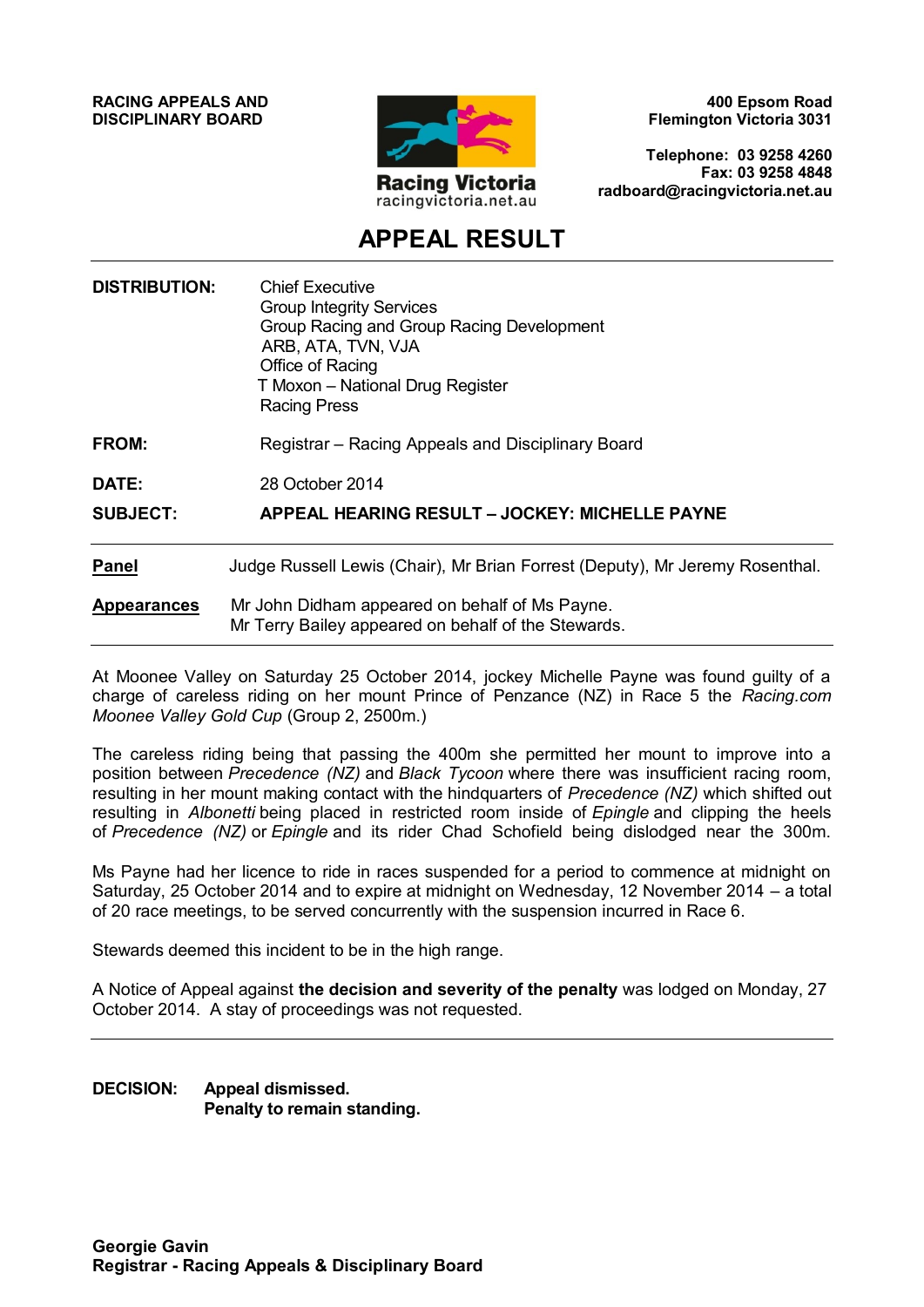# **TRANSCRIPT OF PROCEEDINGS**

### **RACING APPEALS AND DISCIPLINARY BOARD**

\_\_\_\_\_\_\_\_\_\_\_\_\_\_\_\_\_\_\_\_\_\_\_\_\_\_\_\_\_\_\_\_\_\_\_\_\_\_\_\_\_\_\_\_\_\_\_\_\_\_\_\_\_\_\_\_\_\_\_\_\_\_\_

**HIS HONOUR JUDGE R.P.L. LEWIS, Chairman MR B. FORREST, Deputy Chairman MR J. ROSENTHAL** 

#### **EXTRACT OF PROCEEDINGS**

**DECISION** 

## **IN THE MATTER OF THE RACING.COM MOONEE VALLEY GOLD CUP (GROUP 2) OVER 2500 METRES AT MOONEE VALLEY ON 25/10/14**

**JOCKEY: MICHELLE PAYNE** 

#### **MELBOURNE**

#### **TUESDAY, 28 OCTOBER 2014**

MR T. BAILEY appeared on behalf of the RVL Stewards

MR J. DIDHAM appeared on behalf of the Appellant

 $\overline{a}$